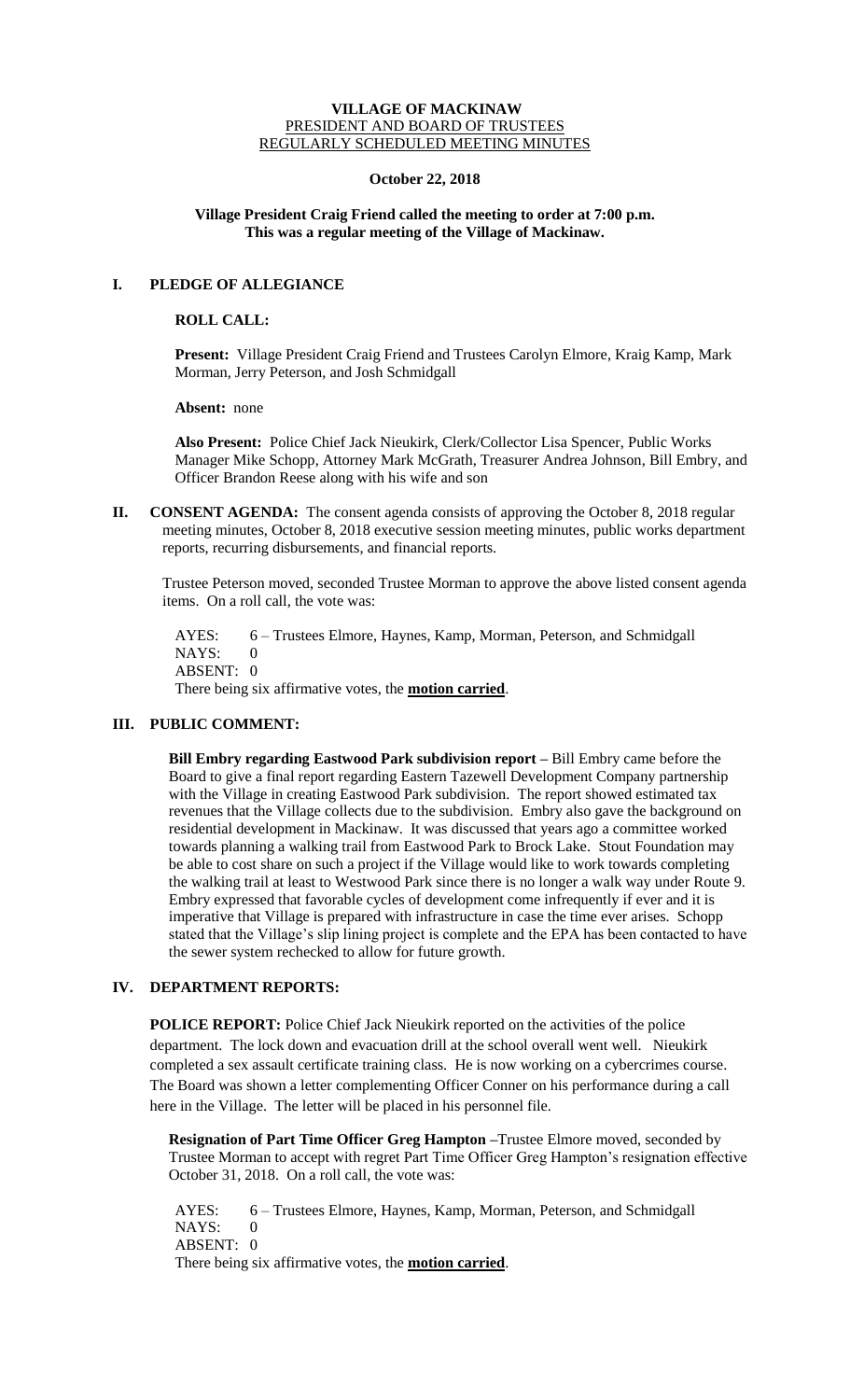**Hiring Brandon Reese as Full Time Officer –** Trustee Kamp moved, seconded by Trustee Elmore to hire Brandon Reese as a Full Time Officer effective November 5, 2018. Reese will have an hourly rate of \$18.00 per hour and standard full time benefits. Reese's hourly rate will be revisited after a probation period of one year. On a roll call, the vote was:

AYES: 6 – Trustees Elmore, Haynes, Kamp, Morman, Peterson, and Schmidgall NAYS: ABSENT: 0 There being six affirmative votes, the **motion carried**.

Reese thanked the Board for the opportunity and introduced his family. Reese then stood before the Board, raised his right hand, and gave his official oath for the position of Police Officer for the Village of Mackinaw.

**Full time 80 hour transition training for Brandon Reese –** Chief Nieukirk stated that Officer Reese will need to take a transition training course for going from part time to full time. This training is eligible for partial reimbursement upon completion. The training course has an opening in March 2019. The cost for the training course is \$1190 this price does not include travel expense. Reese will be able to work full time for the Village while waiting to the take the course in March.

Trustee Morman moved, seconded by Trustee Elmore to authorize Officer Reese to enroll in the full time 80 hour transition training course at a cost not to exceed \$1500. On a roll call, the vote was:

AYES: 6 – Trustees Elmore, Haynes, Kamp, Morman, Peterson, and Schmidgall NAYS: 0 ABSENT: 0 There being six affirmative votes, the **motion carried**.

**PUBLIC WORKS REPORT:** Public Works Manager Mike Schopp reported on the activities of the public works department. Hydrants have been flushed in the Village and Heritage Lake. Sidewalk has been poured on Main St. from Franklin St. to Beth Anne's. Schopp stated that he has only received two quotes for replacing the man hole in the alley between Fourth St. and Susan Ln. The quotes are higher than expected so it was the consensus of the Board wait to see if the other contractors turn in quotes before proceeding with the project.

#### **TREASURER'S REPORT:**

**Non-recurring disbursements –** Trustee Elmore moved, seconded by Trustee Haynes to approve the non-recurring disbursements. On a roll call, the vote was:

AYES: 6 – Trustees Elmore, Haynes, Kamp, Morman, Peterson and Schmidgall NAYS: 0 ABSENT: 0 There being six affirmative votes, the **motion carried**.

**Annual Treasurer's publication report –** Trustee Peterson moved, seconded by Trustee Elmore to approve the Treasurer's annual publication report for fiscal year 2018 and have copy of it filed with the County Clerk. On a roll call, the vote was:

AYES: 6 – Trustees Elmore, Haynes, Kamp, Morman, Peterson, and Schmidgall  $NAYS: 0$ ABSENT: 0 There being six affirmative votes, the **motion carried**.

**Investment Report –** Trustee Haynes moved, seconded by Trustee Morman to approve the quarterly investment report showing the accounts and interest earned year to date. On a roll call, the vote was:

AYES: 6 – Trustees Elmore, Haynes, Kamp, Morman, Peterson, and Schmidgall NAYS: 0 ABSENT: 0 There being six affirmative votes, the **motion carried**.